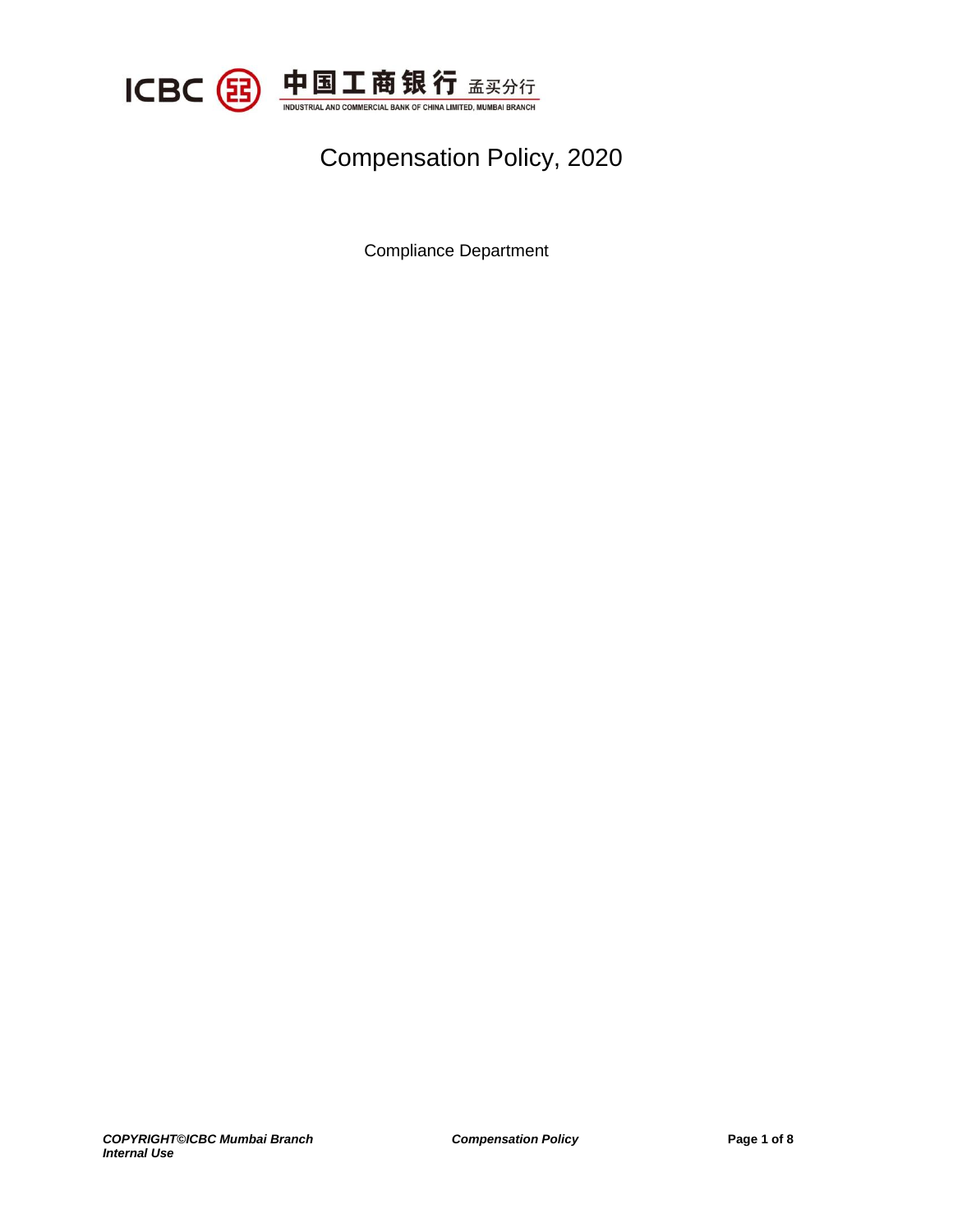

### **Document History**

| <b>Document Name</b> | <b>Compensation Policy</b>        |
|----------------------|-----------------------------------|
| Document Type        | Policy                            |
| Version No           | 6                                 |
| Author               | Compliance                        |
| Release Range        | <b>ICBC Mumbai Branch</b>         |
| Approved By          | <b>Local Management Committee</b> |
| Date of Approval     | June 18, 2020                     |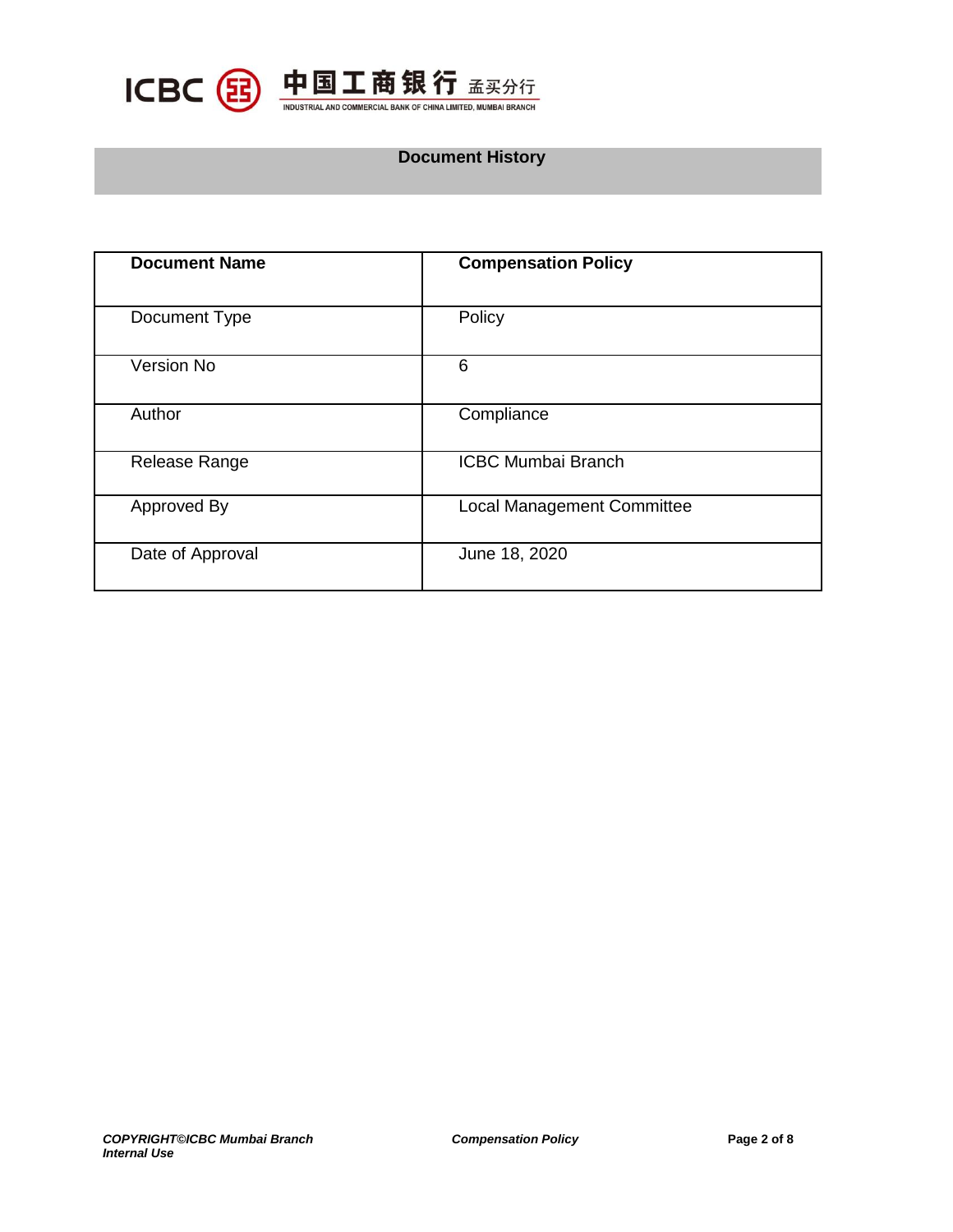

| <b>Version</b> | <b>Revised By</b>     | <b>Summary of changes</b>                      | <b>Approved By</b>               | <b>Approval Date</b> |
|----------------|-----------------------|------------------------------------------------|----------------------------------|----------------------|
| 1.0            | Malcolm<br>Cooper     | <b>Initial Policy</b>                          | Management<br>Local<br>Committee | 26-June-2014         |
| 2.0            | Malcolm<br>Cooper     | <b>Review</b><br>additions<br>indicated in red | Compliance<br>Committee          | 26-Nov-2015          |
| 3.0            | Malcolm<br>Cooper     | <b>Review</b>                                  | Compliance<br>Committee          | 29-Sep-2016          |
| 4.0            | Malcolm<br>Cooper     | <b>Annual Review</b>                           | Compliance<br>Committee          | April 23, 2018       |
| 5.0            | <b>Viiveck Shetty</b> | <b>Annual Review</b>                           | Management<br>Local<br>Committee | 27-Mar-2019          |
| 6.0            | <b>Viiveck Shetty</b> | <b>Annual Review</b>                           |                                  |                      |

This policy is the property of Industrial and Commercial Bank of China, Mumbai Branch. The compilation of this manual was done by the Compliance Department. The policy is used as a guideline and source of information. Any changes or alterations can only be made with the approval of the Chief Executive Officer (CEO)

For any comments on this document please contact Team-Compliance.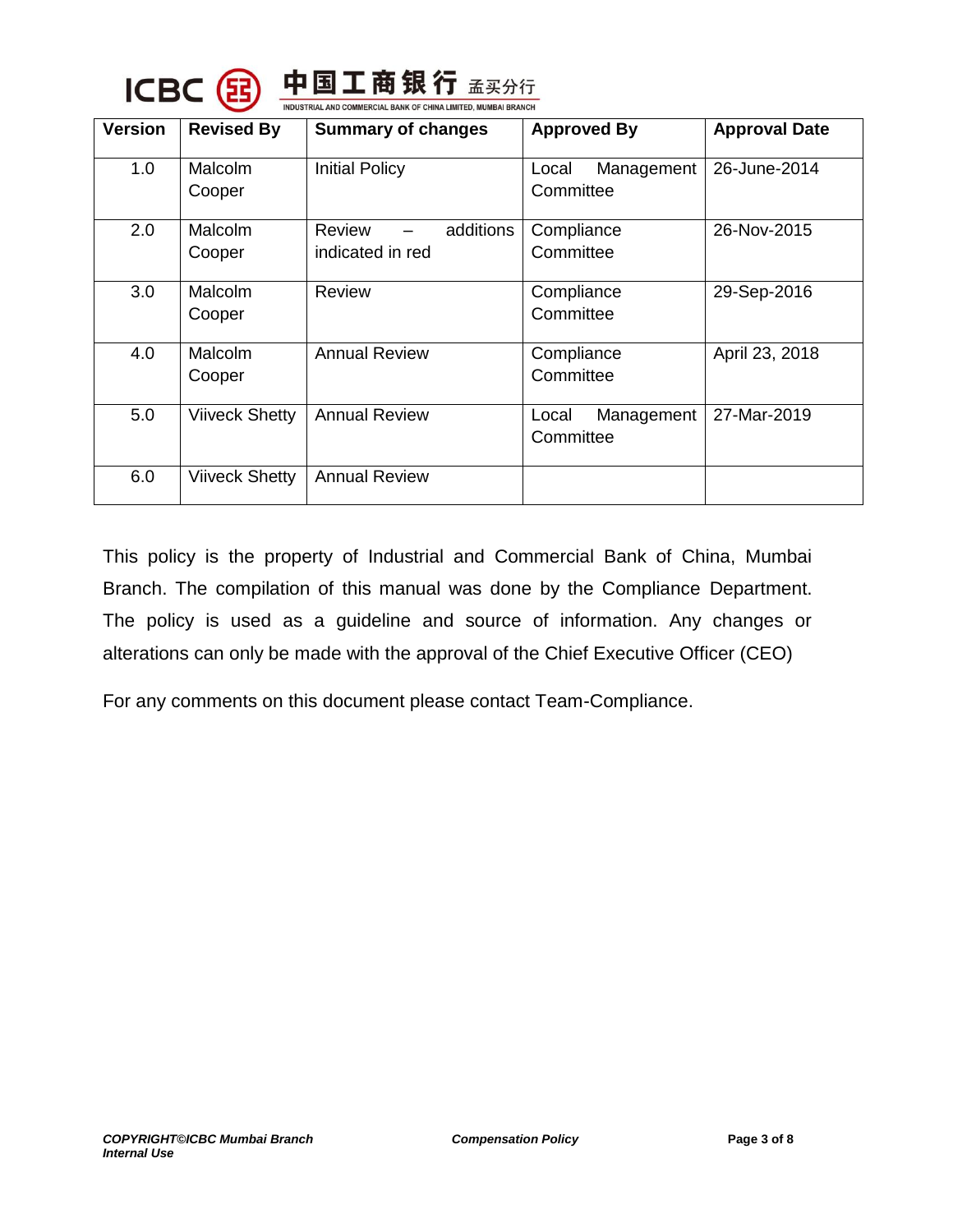

# **CONTENTS**

- 1. Introduction
- 2. Unauthorized / Erroneous Debit
- 3. Direct debits to accounts
- 4. Payment of Cheques after Stop Payment instructions
- 5. Foreign Exchange Services
- 6. Compensation for loss of instrument in Transit
- 7. Payment of compensation without demand from the customer
- 8. Force Majeure
- 9. Review of Policy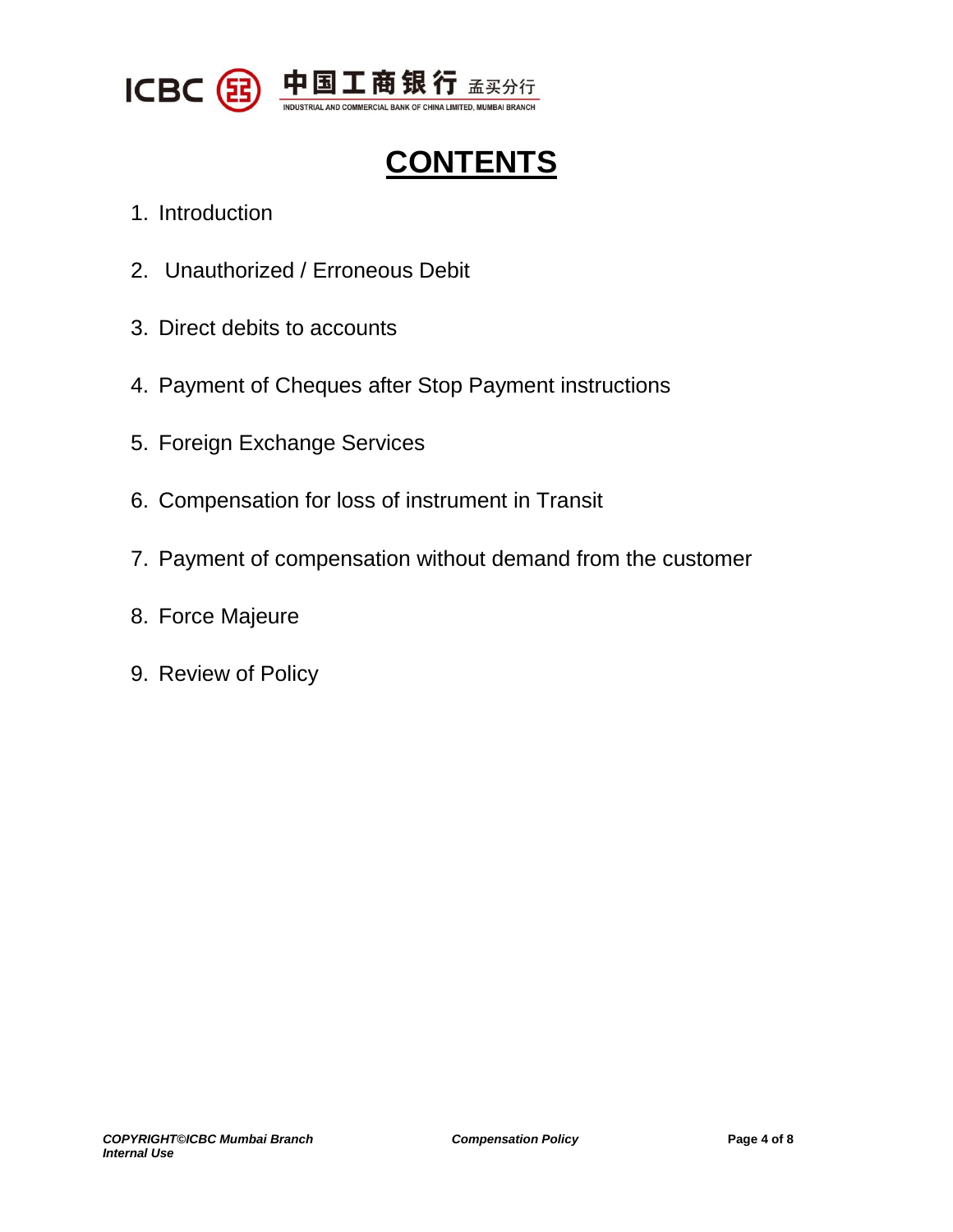

#### **1. Introduction**

This Compensation Policy of the Bank is designed to cover areas relating to unauthorized debiting of account, payment of cheques after acknowledgement of stop payment instruction, remittances within India, foreign exchange services, lending etc. The policy is based on principles of transparency and fairness in the treatment of customers.

The objective of the policy is to establish a system whereby the bank compensates the customer for any financial loss he /she might incur due to deficiency in service on the part of the bank or any act of omission or commission directly attributable to the bank. By ensuring that the customer is compensated without having to ask for it, the bank expects instances when the customer has to approach Banking Ombudsman or any other Forum for redressal to come down significantly.

It is reiterated that the policy covers only compensation for financial losses which customers might incur due to deficiency in the services offered by the bank which can be measured directly and as such the commitments under this policy are without prejudice to any right the bank will have in defending its position before any forum duly constituted to adjudicate banker-customer disputes.

#### **2. Unauthorized / Erroneous Debit**

If the bank has raised an unauthorized / erroneous direct debit to an account, the entry will be reversed immediately on being informed of the erroneous debit, after verifying the position. In the event the unauthorized / erroneous debit has resulted in a financial loss for the customer by way of reduction in the minimum balance applicable for payment of interest on savings bank deposit or payment of additional interest to the bank in a loan account, the bank will compensate the customer for such loss. Further, if the customer has suffered any financial loss incidental to return of a cheque or failure of direct debit instructions due to insufficiency of balance on account of the unauthorized / erroneous debit, the bank will compensate the customer to the extent of such financial losses.

In case verification of the entry reported to be erroneous by the customer does not involve a third party, the bank will endeavor to complete the process of verification within a maximum period of 7 working days from the date of reporting of erroneous debit. In case, the verification involves a third party or where verifications are to be done at overseas centers,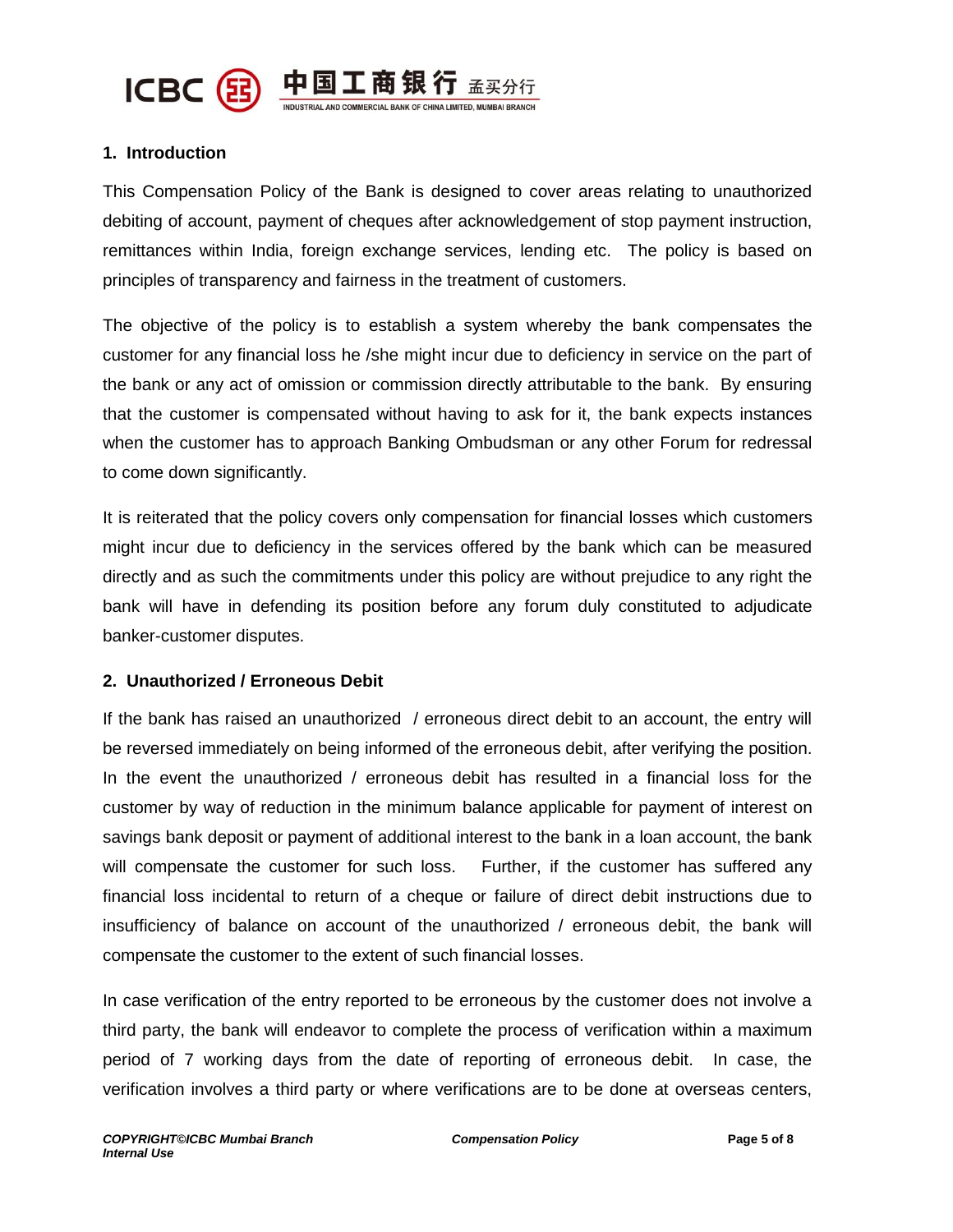

the bank shall complete the verification process within a maximum period of one month from the date of reporting of erroneous transaction by the customer.

Erroneous transaction reported by customers in respect of credit card / debit card operations which require reference to a merchant establishment shall be handled as per rules laid down by card association.

#### **3. Direct debits to accounts**

The bank will undertake to carry out direct debit instructions of customers in time. In the event the bank fails to meet such commitments customer will be compensated to the extent of any financial loss the customer would incur on account of delay in carrying out the instruction / failure to carry out the instructions.

The bank would debit the customer's account with any applicable service charge as per the schedule of charges notified by the bank. In the event the bank levies any charge in violation of the arrangement, the bank will reverse the charges when pointed out by the customer subject to scrutiny of agreed terms and conditions. Any consequential financial loss to the customer will also be compensated.

#### **4. Payment of Cheques after Stop Payment instructions**

In case a cheque has been paid after stop payment instruction is acknowledged by the bank, the bank shall reverse the transaction and give value-dated credit to protect the interest of the customer. Any consequential financial loss to the customer will be compensated as provided. Such debits shall be reversed within 2 working days of the customer intimating the transaction to the bank.

#### **5. Foreign Exchange Services**

The Bank shall not compensate the customer for delays in collection of cheques designated in foreign currencies sent to foreign countries as the bank would not be able to ensure timely credit from overseas banks. It is the bank's experience that time for collection of instruments drawn on banks in foreign countries differ from country to country and even within a country, from place to place. The time norms for return of instrument cleared provisionally also vary from country to country. Bank however, may consider upfront credit against such instrument by purchasing the cheque / instrument, provided the conduct of the account has been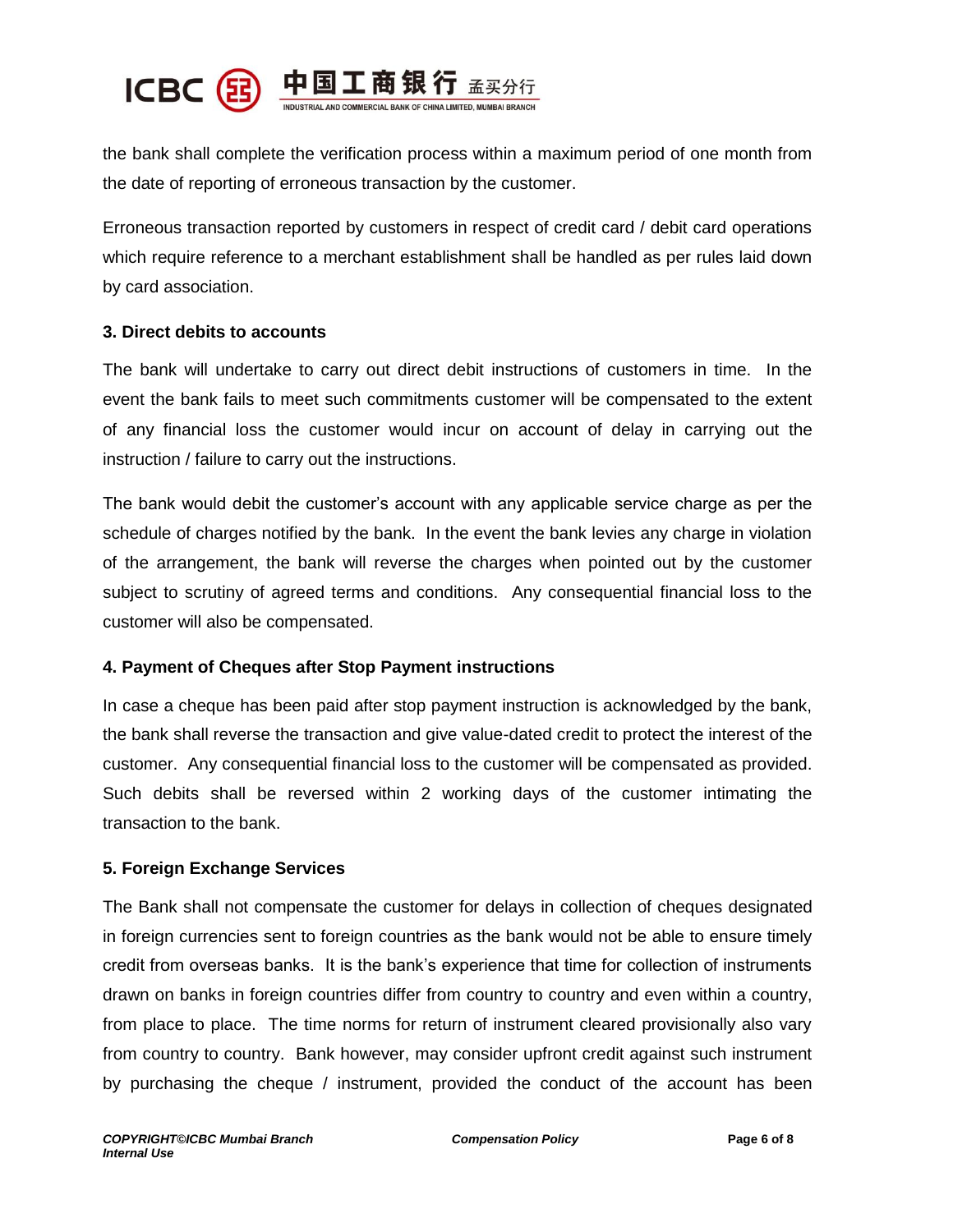

satisfactory in the past. However, the bank will compensate the customer for undue delays in affording credit once proceeds are credited to the Nostro Account of the bank with its correspondent. Such compensation will be given for delays beyond one week from the date of credit to Nostro Account / due date after taking into account normal cooling period stipulated.

#### **6. Compensation for loss of instrument in Transit**

The bank's compensation policy for financial loss suffered by the customer due to loss of instrument after it has been handed over to the bank for collection by the customer would also be as indicated in our collection policy. The same is extracted below for information.

#### **Cheques lost in transit / in clearing process or at paying bank's branch**

In the event a cheque or an instrument accepted for collection is lost in transit or in the clearing process or at the paying bank's branch, the bank shall immediately on coming to know of the loss, bring the same to the notice of the accountholder so that the accountholder can inform the drawer to record stop payment and also take care that cheques, if any, issued by him / her are not dishonoured due to non-credit of the amount of the lost cheques / instruments. The bank would provide all assistance to the customer to obtain a duplicate instrument from the drawer of the cheque.

In line with the compensation policy of the bank, the Account holder will be compensated in respect of instruments lost in transit in the following way:

- a) In case intimation regarding loss of instrument is conveyed to the customer beyond the time limit stipulated for collection i.e. 14 days, interest will be paid at the rate applicable to term deposits as on that day.
- b) In addition, bank will pay interest on the amount of the cheque for a further period of 15 days
- c) at Savings Bank rate to provide for likely further delay in obtaining duplicate cheque/instrument and collection thereof.
- d) The bank would also compensate the customer for any reasonable charges he/she incurs in getting duplicate cheque/instrument upon production of receipt, in the event the